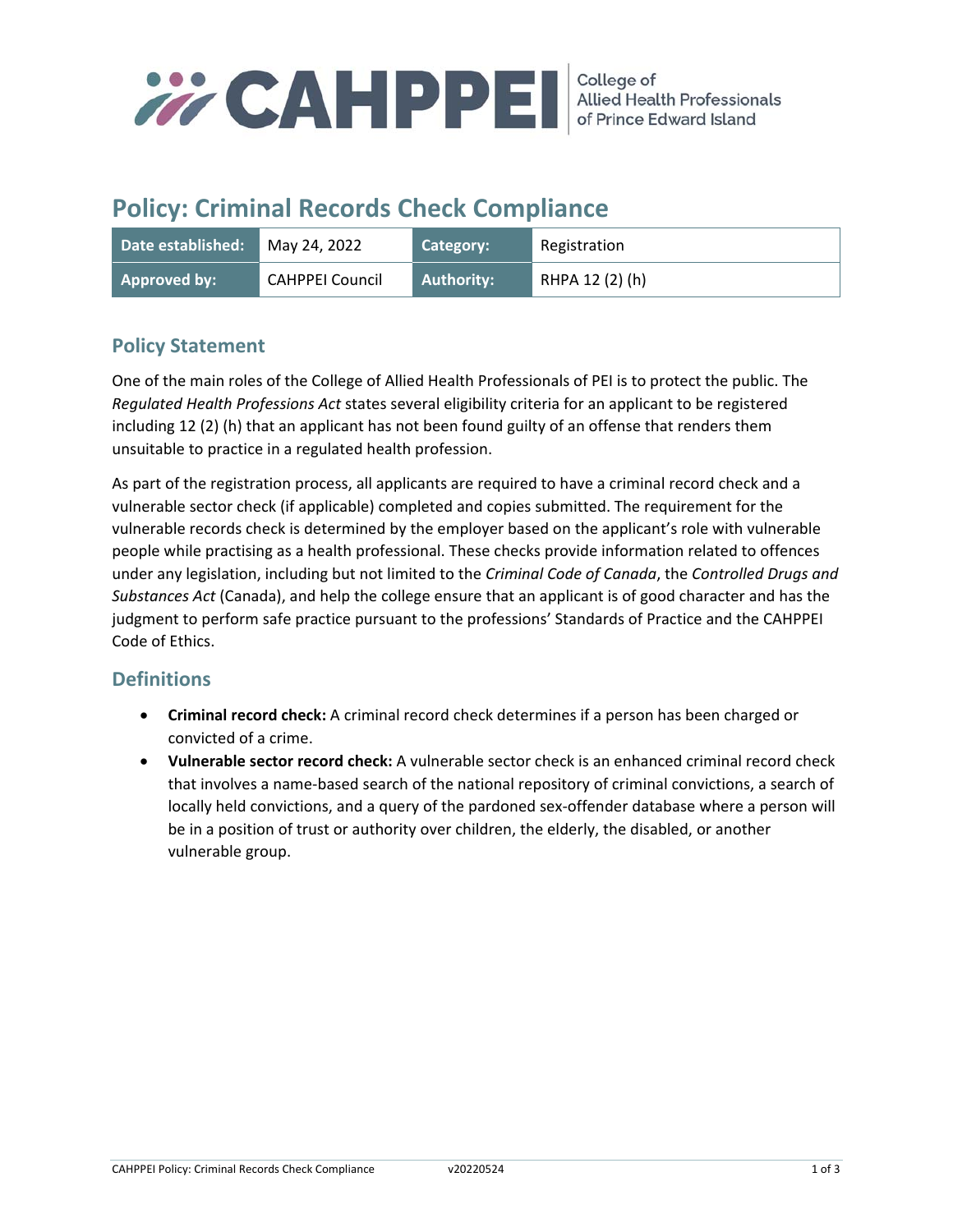

### **1. Criminal Record Check Requirements at Registration or Reinstatement**

- 1.1 An applicant for registration must submit a criminal record and vulnerable sector check (as applicable), or international criminal record check when they are seeking:
	- i. Initial registration, or
	- ii. Reinstatement of registration.
- 1.2 All record checks must be dated within one year of the application date under all names the applicant has ever held.
- 1.3 Vulnerable sector record checks are required if the applicant will be working with a vulnerable population or in a position of trust or authority over children, elderly, the disabled or another vulnerable group (as required by the employer). The report shall be dated within one year of the application date.
- 1.4 The Criminal Record check may require a few days to several weeks to process and there may be a cost involved, which is the responsibility of the applicant. A letter from the college requesting the verification will be provided to the applicant to assist in the process upon request by the applicant.

### **2. Applicants Who Have Lived Outside of Canada**

2.1 If the individual has undergone a security check by the federal government as a condition of immigrating, a criminal record check from the applicant's home jurisdiction is not necessary. Security checks conducted by the federal government occur before individuals are granted visas and are more thorough than what can be provided by the applicant. Anyone with a permanent resident card has undergone a federal security check. Criminal record checks for an applicant's time in Canada are accepted.

### **3. Criminal Record Check Requirements at Renewal**

- 3.1 Following initial registration, all registrants will be required to self‐declare upon renewal to confirm there have been no criminal offenses committed in the previous year.
- 3.2 Offences include, but are not limited to, impaired driving, assault, robbery, fraud, sexual offences and most drug-related offences. Minor offences (e.g., parking tickets, noise infractions) are not required to be reported.
- 3.3 Random audits may be carried out to ensure registrants have completed the declaration appropriately.